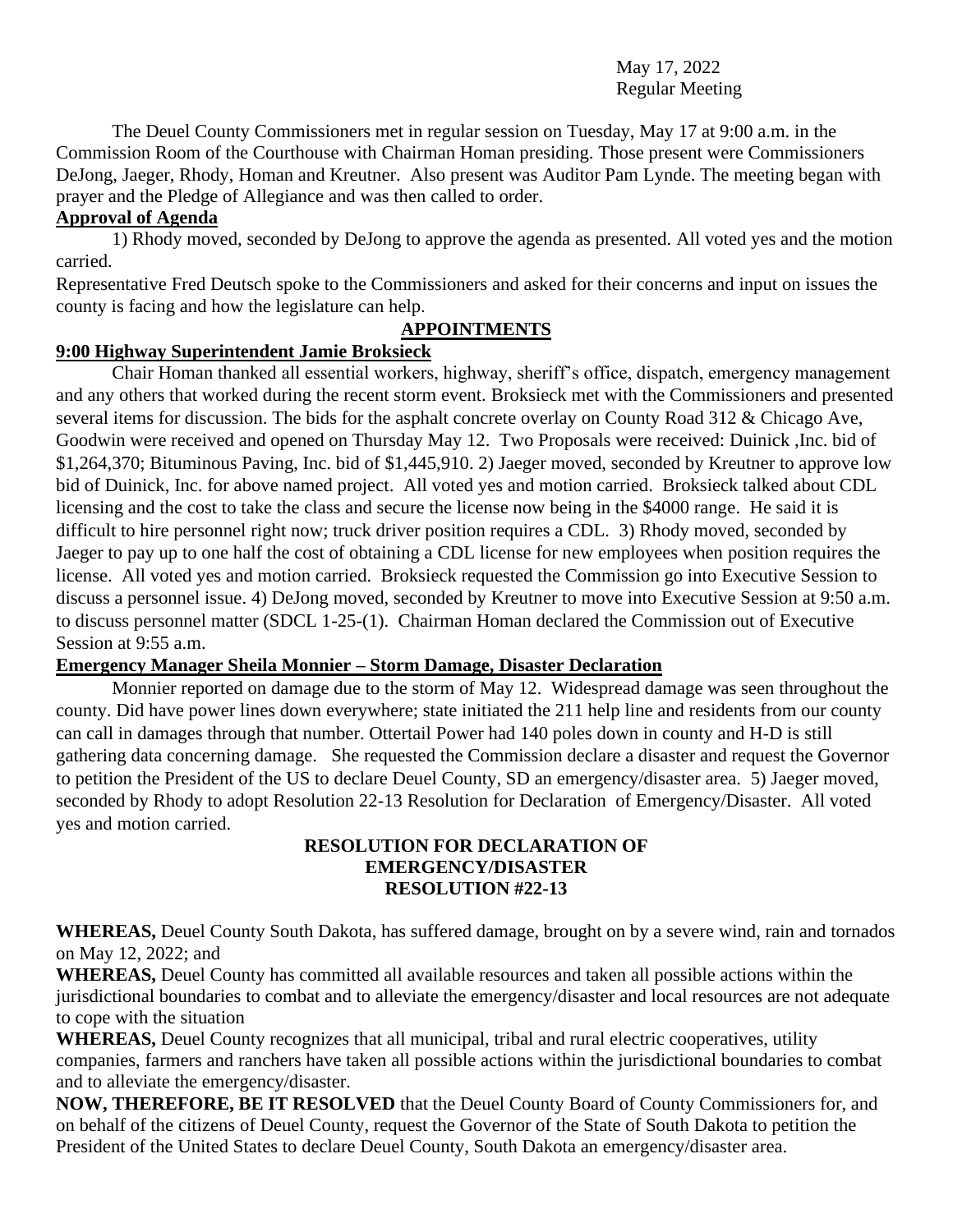Dated this 17<sup>th</sup> day of May, 2022.

Judith Homan, Chairman Deuel County Commission

\_\_\_\_\_\_\_\_\_\_\_\_\_\_\_\_\_\_\_\_\_\_\_\_\_\_\_

\_\_\_\_\_\_\_\_\_\_\_\_\_\_\_\_\_\_\_\_\_\_\_\_\_\_\_

ATTEST:

Pam L. Lynde, Auditor

#### **10:00 Deb Lessman – 4-H Service Center Flooring**

Lessman discussed the conditions and repairs needed at the 4-H Service Center. The costs to repair the floor in the Service Center were submitted to insurance. Claims Associates has valued the loss at \$22,248.07 as replacement cost , less depreciation of \$5,121.22, less deductible of 500.00 with amount claimed then being \$16,626.85. 6) Rhody moved, seconded by Kreutner to approve and sign statement in proof of loss for flooring at 4-H Service Center with final amount less depreciation and deductible being \$16,626.85. All voted yes and motion carried. She received a quote from Pro Maintenance to install 27 Mil Epoxy Floor System with Eco-HTS in the 4-H Service Center at a cost of \$18,503.10. Update on Service Center; she called Midwest Grinding about the process they use for flooring repair; grind, polish and seal cement floors; she felt most imperfections are going to show after grinding; grinding and polishing may not last as long; 4.85 ft. grinding, burnishing once; two different levels of grinding; epoxy is 6.30 a sq. foot. 7) Jaeger moved, seconded by DeJong to accept quote of Pro Maintenance to install 27 Mil Epoxy Floor System with Eco-HTS in the 4-H Service Center at approximate cost of \$18,503.10. All voted yes and motion carried.

**10:30 Sheriff Cory Borg;** Thursday was very busy day; storm day; responded to lot of calls from storm damage; five semis tipped over in county; interstate shut down several hours. Mindi Dailey came in after storm and in until midnight; reserves came in as well; all sirens were set off; had two confirmed tornados in the county. The Courthouse basement will be used in the future for a storm shelter with a Commissioner from Clear Lake designated as the person to open the shelter when needed.

#### **10:45 Zoning Officer Jodi Theisen**

Theisen presented several plats for approval. 8) Kreutner moved, seconded by DeJong to approve Plat of Cory Quail Addition in the SW1/4 of 26-114-49 and Resolution #22-14. All voted yes and motion carried.

# **COUNTY COMMISSION RESOLUTION**

**#22-14**

Be it resolved by the Board of County Commissioners, Deuel County, South Dakota, that the plat entitled: **CORY QUAIL ADDITION IN THE COUNTY OF DEUEL, SOUTH DAKOTA, Located in the Southeast Quarter(SW1/4) of Section 26, T114N, R49W of the 5th p.m., Deuel County, South Dakota,"** which has been submitted for examination pursuant to law, and it appearing that all taxes and special assessments have been paid and that such plat and the survey thereof have been made and executed according to law, the plat is hereby approved, and the County Auditor is hereby authorized and directed to endorse on such plat a copy of the Resolution and certify the same.

Dated this 17th day of May, 2022.

\_\_\_\_\_\_\_\_\_\_\_\_\_\_\_\_\_\_\_\_\_\_\_\_\_\_\_\_\_\_\_\_\_

Chairman, Board of County Commissioners, Deuel County, South Dakota

\_\_\_\_\_\_\_\_\_\_\_\_\_\_\_\_\_\_\_\_\_\_\_\_\_\_\_\_\_\_\_\_\_\_\_\_

Attest:

County Auditor

Deuel County, South Dakota

9) DeJong moved, seconded by Kreutner to approve Plat of BA Engelstad Addition in the NE1/4 of 36- 113-48 and Resolution 22-15. All voted yes and motion carried.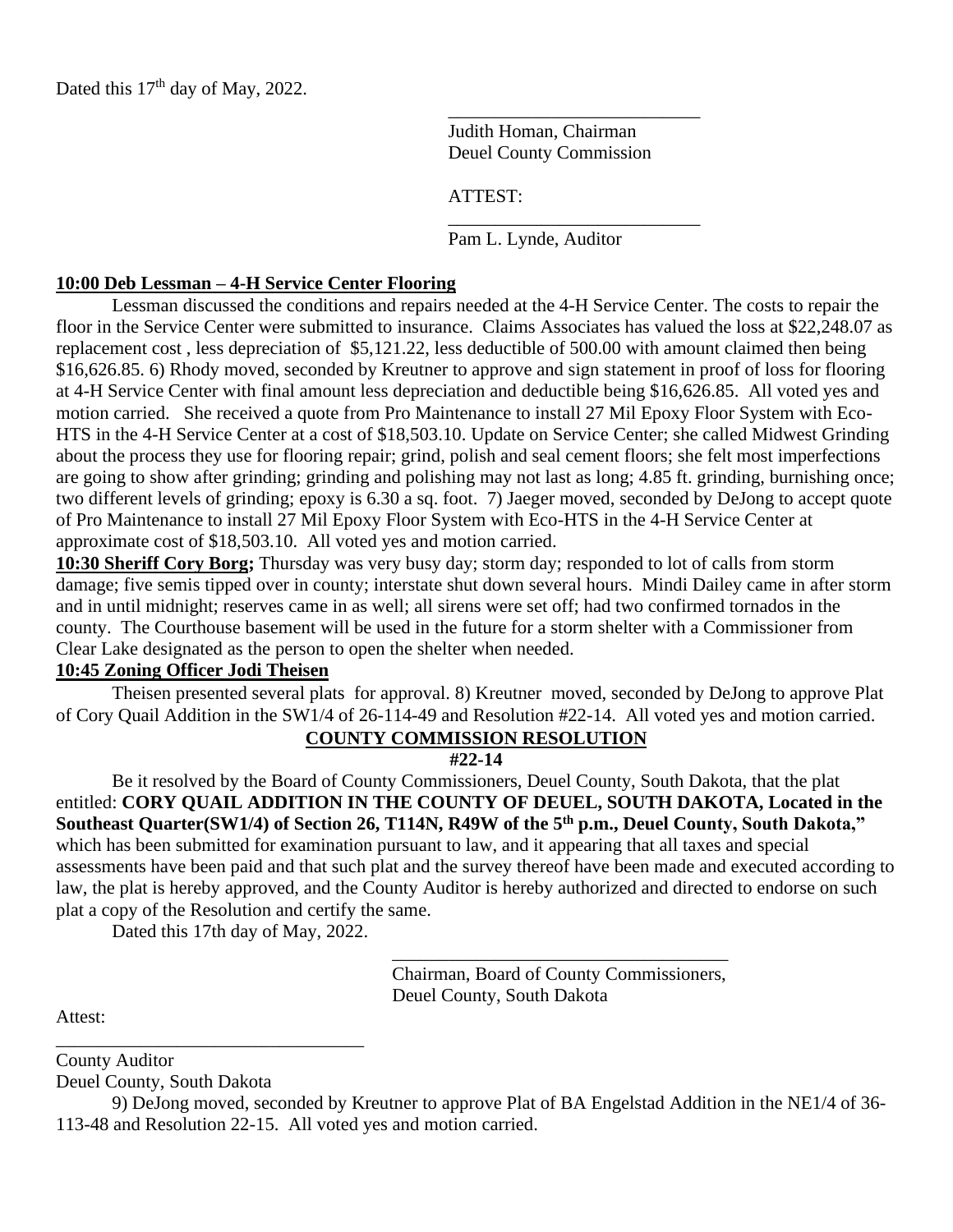### **COUNTY COMMISSION RESOLUTION**

Be it resolved by the Board of County Commissioners, Deuel County, South Dakota, that the plat entitled: **BA ENGELSTAD ADDITION IN THE COUNTY OF DEUEL, SOUTH DAKOTA, Located in the Northeast Quarter(NE1/4) of Section 36, T113N, R48W of the 5th p.m., Deuel County, South Dakota,"** which has been submitted for examination pursuant to law, and it appearing that all taxes and special assessments have been paid and that such plat and the survey thereof have been made and executed according to law, the plat is hereby approved, and the County Auditor is hereby authorized and directed to endorse on such plat a copy of the Resolution and certify the same.

Dated this 17th day of May, 2022.

Chairman, Board of County Commissioners, Deuel County, South Dakota

\_\_\_\_\_\_\_\_\_\_\_\_\_\_\_\_\_\_\_\_\_\_\_\_\_\_\_\_\_\_\_\_\_\_\_\_

Attest:

\_\_\_\_\_\_\_\_\_\_\_\_\_\_\_\_\_\_\_\_\_\_\_\_\_\_\_\_\_\_\_\_\_ County Auditor

10) Jaeger moved, seconded by Kreutner to approve the Plat of Josh Hoeke Addition in the NW1/4 of 13-117-49 and Resolution #22-16. All voted yes and motion carried.

### **COUNTY COMMISSION RESOLUTION**

**#22-16**

Be it resolved by the Board of County Commissioners, Deuel County, South Dakota, that the plat entitled: **JOSH HOEKE ADDITION IN THE COUNTY OF DEUEL, SOUTH DAKOTA, Located in the Northwest Quarter (NW1/4) of Section 13, T117N, R49W of the 5th p.m., Deuel County, South Dakota,"** which has been submitted for examination pursuant to law, and it appearing that all taxes and special assessments have been paid and that such plat and the survey thereof have been made and executed according to law, the plat is hereby approved, and the County Auditor is hereby authorized and directed to endorse on such plat a copy of the Resolution and certify the same.

Dated this 17th day of May, 2022.

\_\_\_\_\_\_\_\_\_\_\_\_\_\_\_\_\_\_\_\_\_\_\_\_\_\_\_\_\_\_\_\_\_

\_\_\_\_\_\_\_\_\_\_\_\_\_\_\_\_\_\_\_\_\_\_\_\_\_\_\_\_\_\_\_\_\_\_\_\_ Chairman, Board of County Commissioners, Deuel County, South Dakota

Attest:

County Auditor

11) Jaeger moved, seconded by Kreutner to approve Plat of Magedanz Addition in the SW1/4 of 11- 117-48 and Resolution #22-17. All voted yes and motion carried.

# **RESOLUTION**

# **#22-17**

BE IT RESOLVED by the Board of County Commissioners of Deuel County, South Dakota, that the plat entitled: **"Magedanz Addition located in the Southwest Quarter of, Section 11, Township 117 North, Range 48 West of the 5th P.M., Deuel County, South Dakota,"** which has been submitted for examination pursuant to law, and it appearing that all taxes and special assessments have been paid and that such plat and the survey thereof have been made and executed according to law, the plat is hereby approved, and the County Auditor is hereby authorized and directed to endorse on such plat a copy of this Resolution and certify the same. Dated this 17th day of May, 2022

> \_\_\_\_\_\_\_\_\_\_\_\_\_\_\_\_\_\_\_\_\_\_\_\_\_\_\_ Chairman, Board of County Commissioners Deuel County, South Dakota

ATTEST:

\_\_\_\_\_\_\_\_\_\_\_\_\_\_\_\_\_\_\_\_\_\_\_\_\_\_\_\_\_\_\_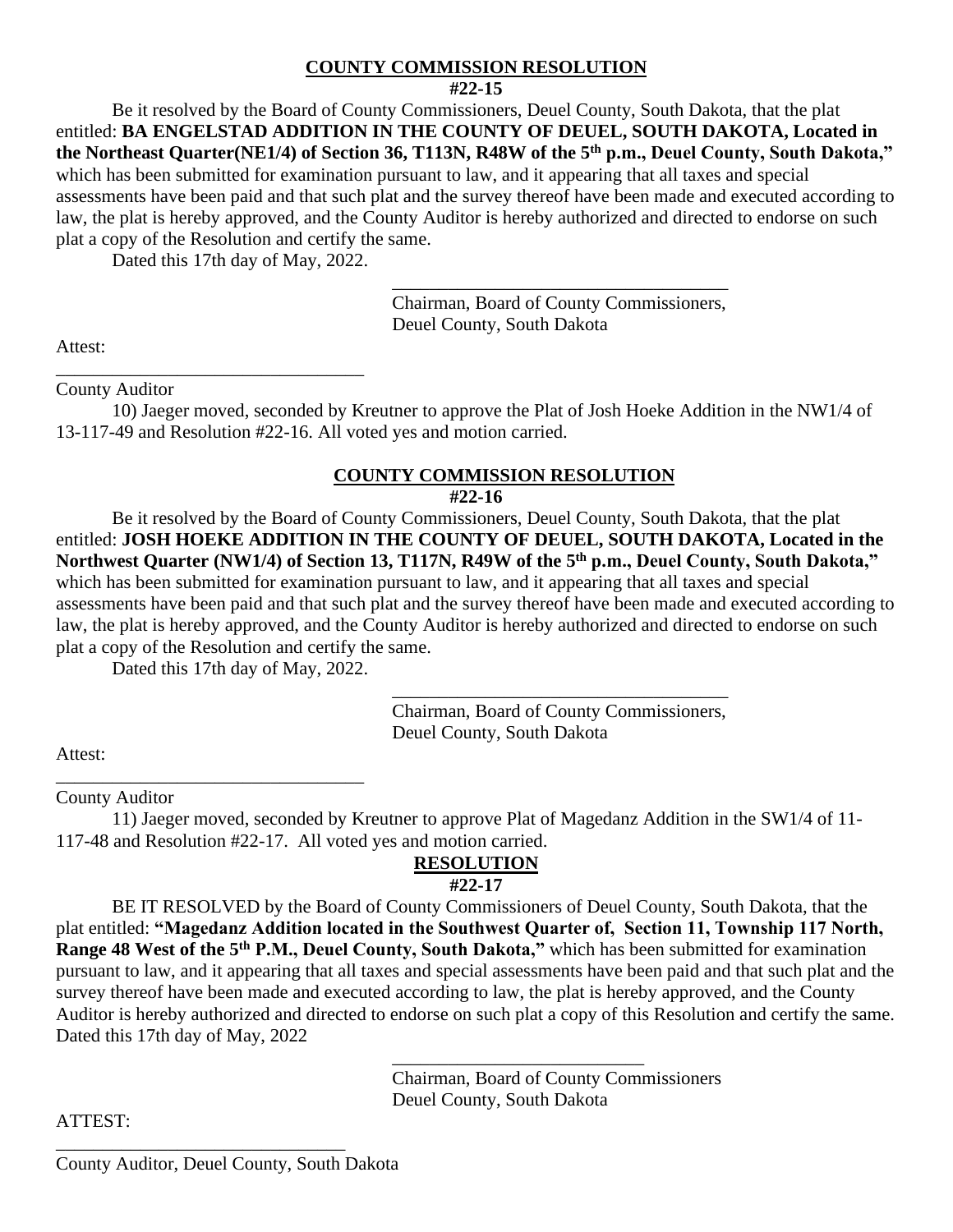12) Rhody moved, seconded by Jaeger to approve the Plat of Lot 1 of Block 2 Overby Subdivision in the N1/2 of 23-113-48 and Resolution #22-18. All voted yes and motion carried.

### **COUNTY COMMISSION RESOLUTION**

### **#22-18**

Be it resolved by the Board of County Commissioners of Deuel County, South Dakota, that the plat of Lot 1 of Block 2 Overby Subdivision in the N1/2 of Section 23, Township 113 North, Range 48 West of the 5<sup>th</sup> P.M., Deuel County, South Dakota, which has been submitted for examination pursuant to law, and it appearing that all taxes and special assessments have been paid and that such plat and the survey thereof have been made and executed according to law, the plat is hereby approved, and the County Auditor is hereby authorized and directed to endorse on such plat a copy of the Resolution and certify the same.

Dated this 17th day of May, 2022.

\_\_\_\_\_\_\_\_\_\_\_\_\_\_\_\_\_\_\_\_\_\_\_\_\_\_\_\_\_\_\_\_\_

Chairman, Board of County Commissioners, Deuel County, South Dakota

\_\_\_\_\_\_\_\_\_\_\_\_\_\_\_\_\_\_\_\_\_\_\_\_\_\_\_\_\_\_\_\_\_\_\_\_

Attest:

County Auditor

13) Kreutner moved, seconded by DeJong to approve the Plat of Pieper 1<sup>st</sup> Addition in Government Lots 1 & 2 in NE1/4 of 4-115-47 and Resolution #22-19. All voted yes and motion carried.

#### **RESOLUTION**

### **#22-19**

BE IT RESOLVED by the Board of County Commissioners of Deuel County, South Dakota, that the plat entitled: **"Pieper First Addition located in Government Lots 1 and 2 in the Northeast Quarter of, Section 4, Township 115 North, Range 47 West of the 5th P.M., Deuel County, South Dakota,"** which has been submitted for examination pursuant to law, and it appearing that all taxes and special assessments have been paid and that such plat and the survey thereof have been made and executed according to law, the plat is hereby approved, and the County Auditor is hereby authorized and directed to endorse on such plat a copy of this Resolution and certify the same.

Dated this 17th day of May, 2022

Chairman, Board of County Commissioners Deuel County, South Dakota

\_\_\_\_\_\_\_\_\_\_\_\_\_\_\_\_\_\_\_\_\_\_\_\_\_\_\_

ATTEST:

County Auditor,

Deuel County, South Dakota

\_\_\_\_\_\_\_\_\_\_\_\_\_\_\_\_\_\_\_\_\_\_\_\_\_\_\_\_\_\_\_

14) Jaeger moved, seconded by Kreutner to approve Plat of Pieper 2nd Addition located in the S1/2 of NE1/4 & SE1/4 of 4-115-47 and Resolution #22-20. All voted yes and motion carried.

# **RESOLUTION**

#### **#22-20**

BE IT RESOLVED by the Board of County Commissioners of Deuel County, South Dakota, that the plat entitled: **"Pieper Second Addition located in the South Half of the Northeast Quarter and the Southeast Quarter of Section 4, Township 115 North, Range 47 West of the 5th P.M., Deuel County, South Dakota,"** which has been submitted for examination pursuant to law, and it appearing that all taxes and special assessments have been paid and that such plat and the survey thereof have been made and executed according to law, the plat is hereby approved, and the County Auditor is hereby authorized and directed to endorse on such plat a copy of this Resolution and certify the same. Dated this 17th day of May, 2022

\_\_\_\_\_\_\_\_\_\_\_\_\_\_\_\_\_\_\_\_\_\_\_\_\_\_\_